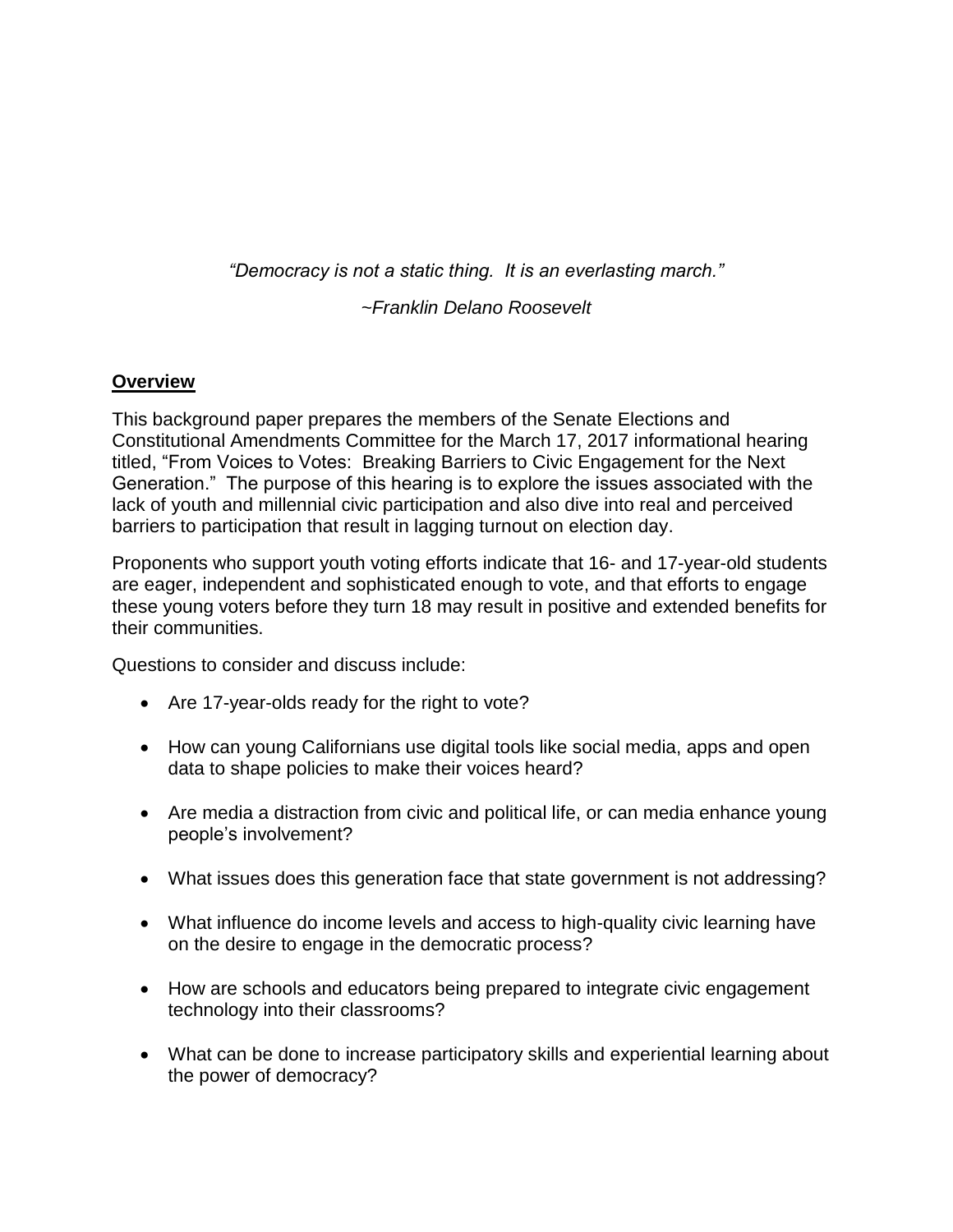SB 596 (Stern) declares the intent of the Legislature to enact legislation that develops a comprehensive policy that would civically empower the next generation of citizens in California. To accomplish this, the author intends to utilize the best available data, including but not limited to, analyses from governmental organizations, educators, researchers, and civic engagement organizations. Direct input from millennials and youth not yet eligible to vote, as well as related youth leadership organizations will also be sought out as the bill moves through the legislative process.

## **Existing Law**

Existing law in California permits a person who is a United States citizen, a resident of California, not in prison or on parole for the conviction of a felony, and is at least 18 years of age at the time of the next election to register to vote in any local, state, or federal election. Existing law also allows a person who is at least 16-years old and otherwise meets all voter eligibility requirements to register to vote and the registration will be deemed effective as soon as the affiant is 18-years old at the time of the next election.

The State Board of Education (SBE) approved guidelines for the development of the History-Social Science Framework on November 5, 2008, and updated them on September 3, 2014. Those guidelines included directives that the framework should "Promote the values of civic engagement and civic responsibility." During the development of the framework, legislation was adopted that added provisions that called for the input of civics education experts in the development of the framework, and other content related to civic learning. This curriculum framework was adopted by the State Board of Education on July 14, 2016, and is currently being rolled out statewide.

One of the state requirements for high school graduation includes 3 years in social studies, including a one-semester course in American government and civics. It should be noted that schools can impose additional graduation requirements, so some may require more coursework and/or a project. The Education Code also requires the history-social science framework includes specific topics/elements/components. For example: ensure that voter education information is included in the American government and civics curriculum at the high school level, including, but not limited to, information on the importance of registering to vote in local, state, and federal elections, how to register to vote, both online and by mail, what the requirements are to register to vote, how to request an absentee ballot, how to fill out and return an absentee ballot, what to expect on election day, how to find a polling place, and where and how to access and understand the voter information pamphlet and other materials to become an informed voter.

# **Other States**

The 26th Amendment to the U.S. Constitution prevents states from "denying" suffrage to 18-year-olds, but does not prevent states from establishing a lower voting age.

As of last year, there are 19 states that permit 17-year-olds to vote in the primary elections or caucuses if the voter will turn 18 before the general election.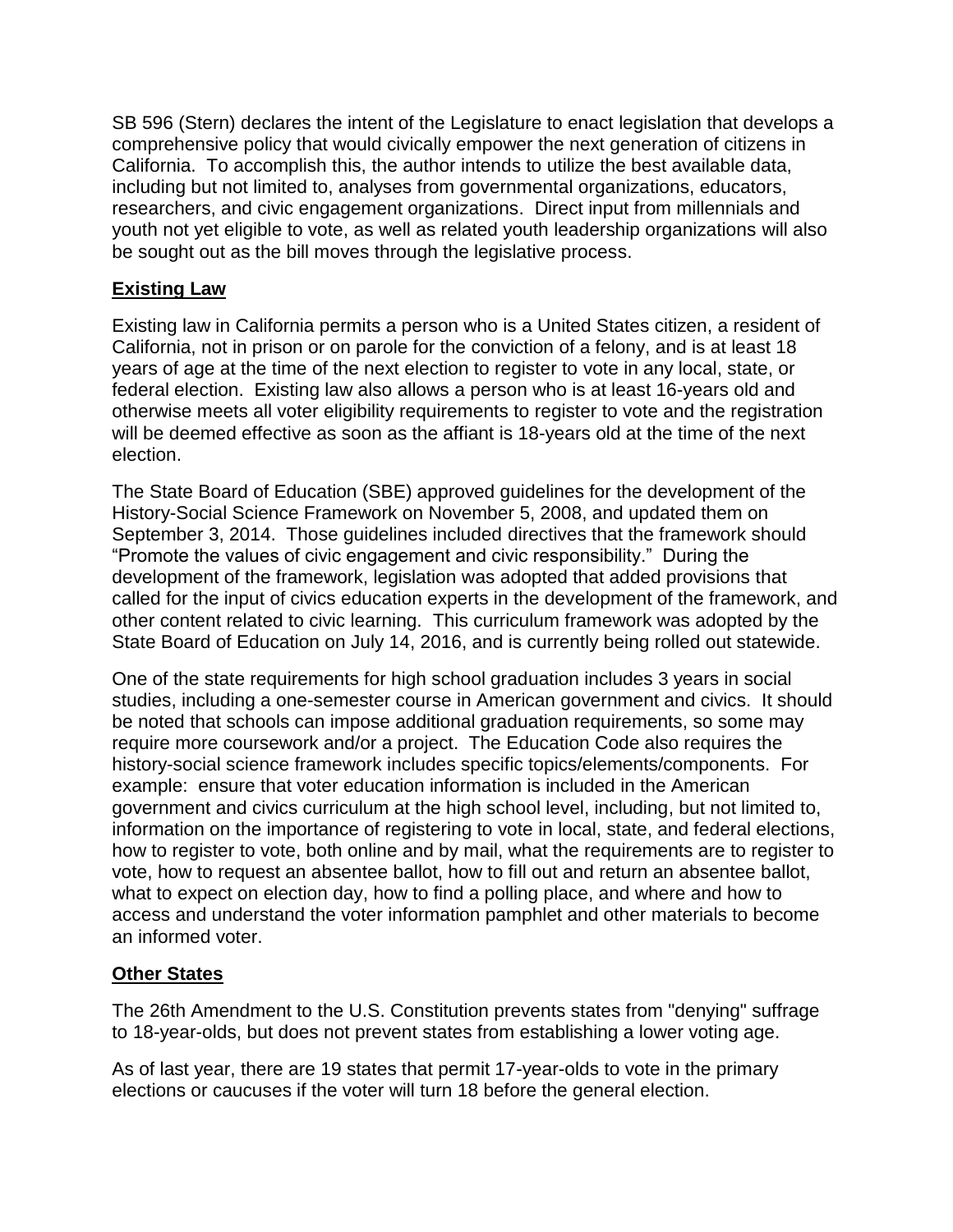According to the National Conference of State Legislatures (NCSL), in an effort to increase youth engagement in state and local elections, 22 states allow young people to pre- register to vote before they reach the voting age of 18, provided that they will turn 18 by the next general election. In Hawaii and Rhode Island, it is not necessary that they turn 18 by the next general election. States with pre-registration include: Alaska, California, Colorado, District of Columbia, Delaware, Florida, Georgia, Hawaii, Iowa, Kansas, Louisiana, Maine, Maryland, Minnesota, Missouri, Nebraska, Nevada, Oregon, Rhode Island, Texas, West Virginia and Wyoming.

### **San Francisco and Berkeley Ballot Measures**

San Francisco, Ballot Measure F- A charter amendment that would have allowed San Francisco's 16- and 17-year-old residents to vote, but only for local candidates and local ballot measures. Local candidates include candidates for the Board of Education and the Community College Board of Trustees. Measure F was defeated (47.9% - 52.1%) at the November 8, 2016 General Election.

Berkeley, Ballot Measure Y1 – Authorizes the Berkeley City Council to adopt an ordinance granting 16- and 17-year-olds the right to vote for the Berkeley Unified School District Board of Directors. Measure Y1 was approved (70.3% - 29.7%) at the November 8, 2016 General Election. As of this writing, Berkeley has yet to implement this ordinance.

## **Takoma Park and Hyattsville, Maryland Approve Lowered Voting Age**

State policymakers and civic minded organizations have discussed efforts to lowering the voting age since 2000, and there have been dozens of legislative attempts in over 20 states to try to achieve this. In 2013, 16- and 17-year-olds in Takoma Park, Maryland became the first in the nation to receive the right to vote in local contests. In 2015 neighboring Hyattsville, Maryland, became the second municipality to allow 16 and 17-year-olds to vote in local contests. While overall the number of 16- and 17-yearolds who are registered to vote remains low in Takoma and Hyattsville, in the elections since the lowered voting age took place, both cities have seen those 16- and 17-yearolds who are registered to vote, turn out at higher rates than older votes. (October 2016 Case Study, Generation Citizen)

# **Civic Education in the Schools**

State legislators throughout the country are working to pass policies that support quality civic education in schools that will create engaged citizens and lifelong voters. Many state policymakers are beginning to realize that robust civics programs must include real world engagement with the election and policymaking process. These policymakers are adopting policies that support youth suffrage in local elections and connect youth to the process while motivation is still high. These policies, when bundled with higher civics standards and assessments, could lead to a better, more enriching civics experience that continues to impact youth long after they receive their diploma.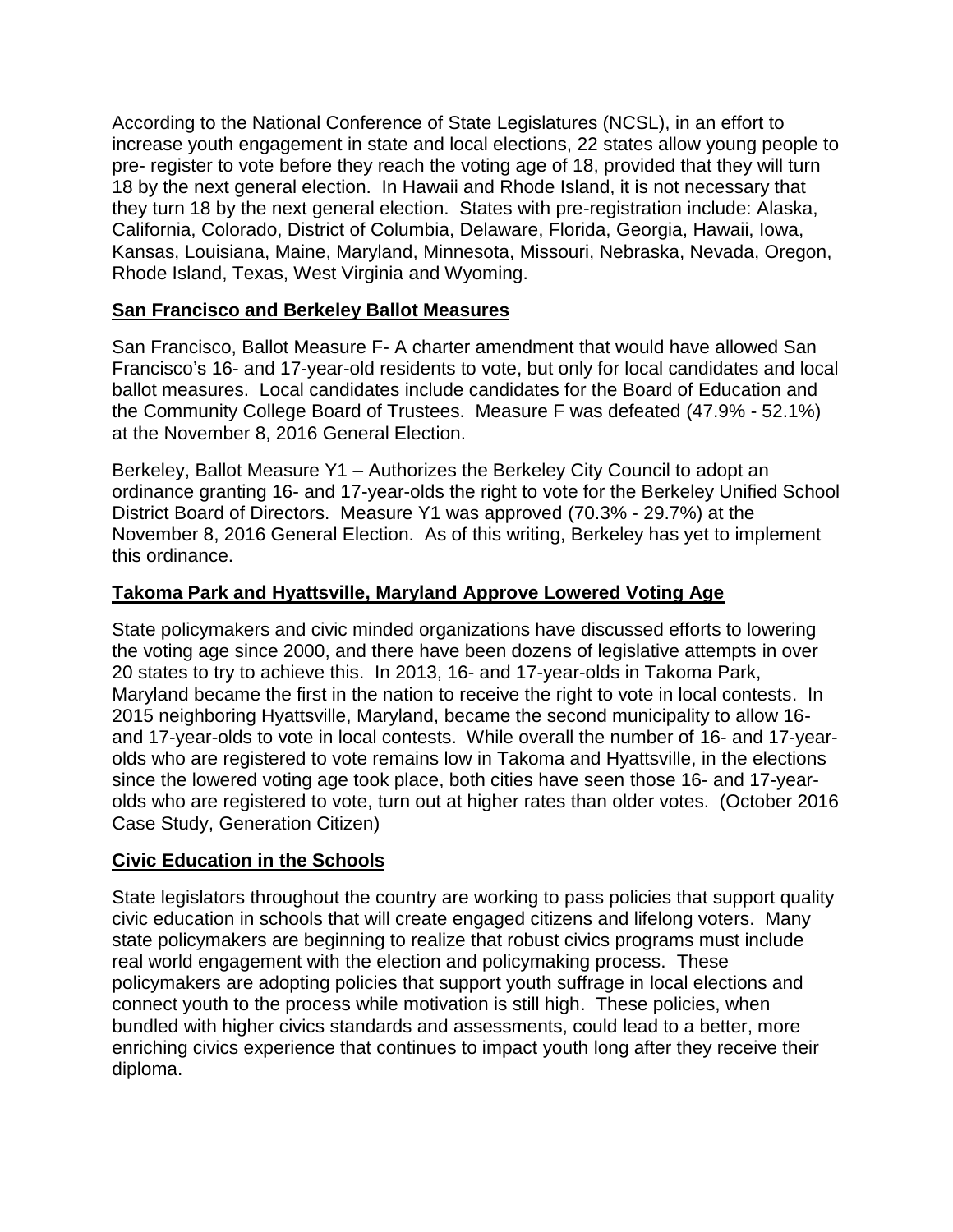# **California Task Force on K-12 Civic Learning**

Formed by California Supreme Court Justice Tani G. Cantil-Sakauye and State Superintendent of Public Instruction Tom Torlakson, the California Task Force on K-12 Civic Learning crafted a set of draft recommendations for revitalizing K-12 civic learning in California. The Task Force used feedback from regional meetings to revise and finalize the recommendations presented in their report, "Revitalizing K-12 Civic Learning in California: a Blueprint for Action." The Power of Democracy Steering Committee was formed to guide and support the goals of the Task Force and will work to see that recommendations of the Task Force are implemented.

# **Secretary of State (SOS) Programs**

As the chief elections officer for the state, the SOS administers and enforces elections laws. The SOS recently announced that California's online voter registration system can now accommodate preregistration by 16- and 17-year-olds. He is also granted authority to conduct voter outreach and voter education programs. Notable among these youth outreach and education efforts are the High School Voter Weeks, designated in the California Education Code as the last two full weeks in April and September.

California Student Mock Elections – The SOS and Superintendent of Public Instruction partner to invite high school and middle school students, teachers and principals to participate in the mock elections. The next mock elections will take place in the Fall of 2018, for the Gubernatorial General Election.

Memorandum of Understanding (MOU) - In a joint effort to give students an even greater voice in the democratic process, late last year the SOS and the University of California, California State University and the California Community Colleges signed their commitment to work together. The MOU encourages campuses to implement best practices which include: asking students during optimal time periods or via their student portals to register to vote, sending all-campus emails and notifications about the importance of voting before voter registration deadlines and elections, and implementing said practices for on-the-ground education and voter registration efforts on campus housing and other high-traffic areas on campus.

Student Poll Workers – County elections officials are always looking for volunteers on election day. Starting at age 16, high school students who are U.S. citizens, maintain a 2.5 grade point average, and have permission from their parent or guardian, and school can learn how elections are run while they earn money as a student poll worker on election day. Depending on where they live, students may be eligible for a stipend ranging from \$65 to \$150. To learn about the requirements to become a student poll worker and how to sign up, students are encouraged to contact their local county elections office.

# **Local Government**

City and county youth commissions and councils provide opportunities for youth service and development and offer young people a means for their voices to be heard in local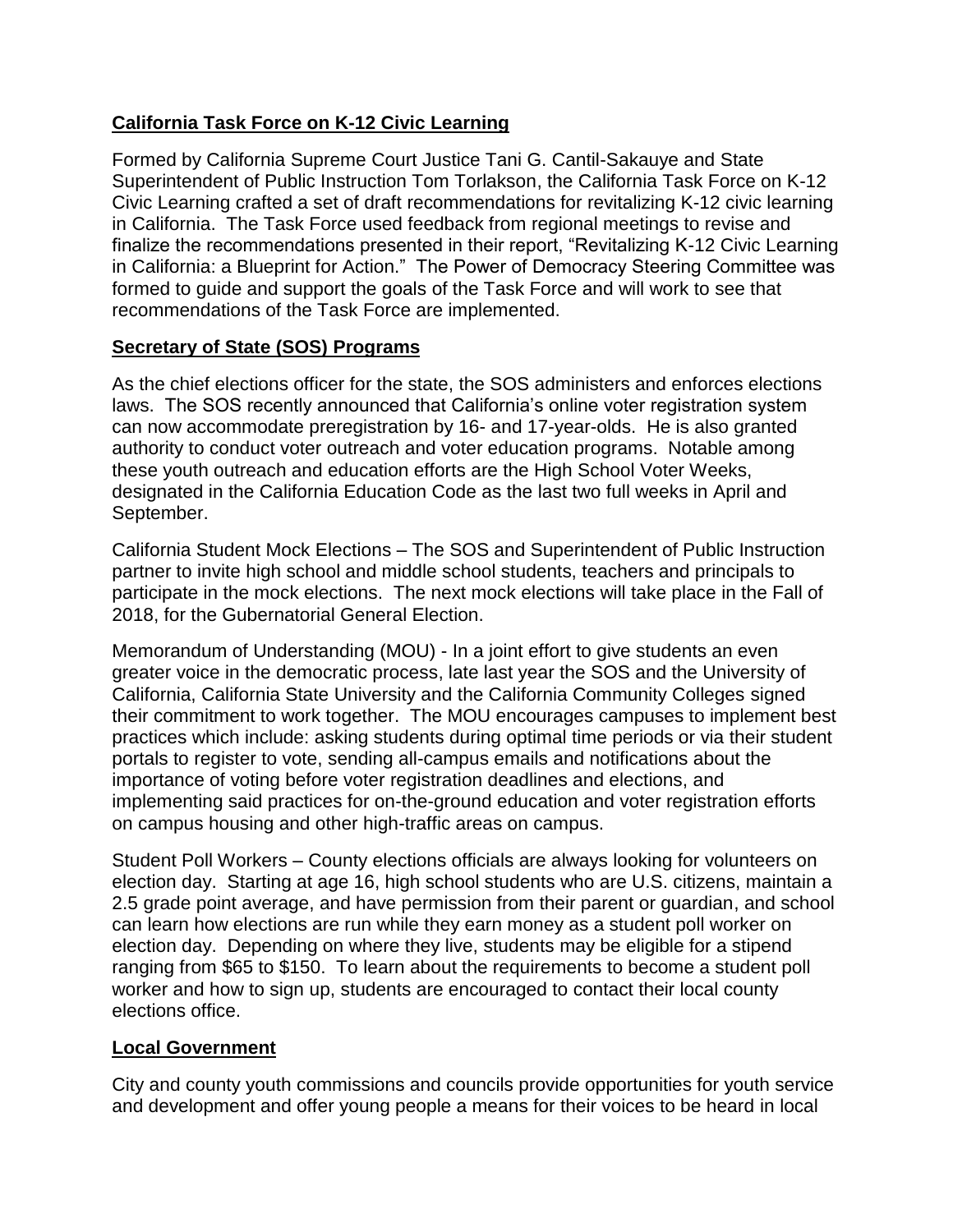government decision-making. A variety of programs engaging youth in government have provided students the opportunity to learn about local government, careers in local government, as well as learning how to advocate for community change. According to information gathered by the Institute for Local Government's Public Engagement program, more than 100 such commissions are at work throughout California. Youth commissions' work spans a wide range that include: making recommendations to the city council on youth-related issues and serving as liaisons to community groups (La Cañada Flintridge); working with the police department on a proposed curfew ordinance (Fremont); and hosting an annual mentor-protégé dinner to engage youth and adult leaders to partner on local issues (Pomona).

# **Role of Digital Media and Youth Civic Engagement**

Given that young people are the most avid users of digital media throughout their daily lives, it could be concluded that digital media will be central to their civic lives as well. With civic life rapidly digitizing, a crucial component of teaching students the skills to engage as competent civic actors is teaching them how to engage in virtual spaces persuasively, critically, collectively, and before invisible audiences.

# **Non-Partisan Organizations**

There are a multitude of outreach and engagement entities looking at the issue, identifying obstacles, and working toward practical solutions on the quest to lift the numbers of youth participating in the democratic process. Some of these organizations include the Center for Information and Research on Civic Learning & Engagement (CIRCLE), National Youth Rights Association, California Civic Engagement Project (CCEP), CALPIRG, FairVote, Common Cause, NextGen Climate and others.

# **Current Session Legislation**

# SB 135 (Dodd) - Pupil instruction: media literacy

Requires the State Board of Education, in the next revision of instructional materials or curriculum frameworks in social sciences for grades 1 to 12, inclusive, to include media literacy, as defined. The bill would require the State Department of Education to make available on its Internet Web site a list of resources and materials on media literacy and to ensure that media literacy training opportunities are made available for use in professional development programs for teachers. Referred to Senate Education Committee on 1/19/2017.

### SB 596 (Stern) - Voting: youth participation and civic engagement

Declares the intent of the Legislature to enact legislation that develops a comprehensive policy that would civically empower the next generation of citizens in California. Introduced 2/17/2017.

# AB 24 (Eggman) - Instructional programs: State Seal of Civic Engagement

Requires the State Board of Education, on or before January 1, 2019, to establish criteria for awarding a State Seal of Civic Engagement to pupils who have demonstrated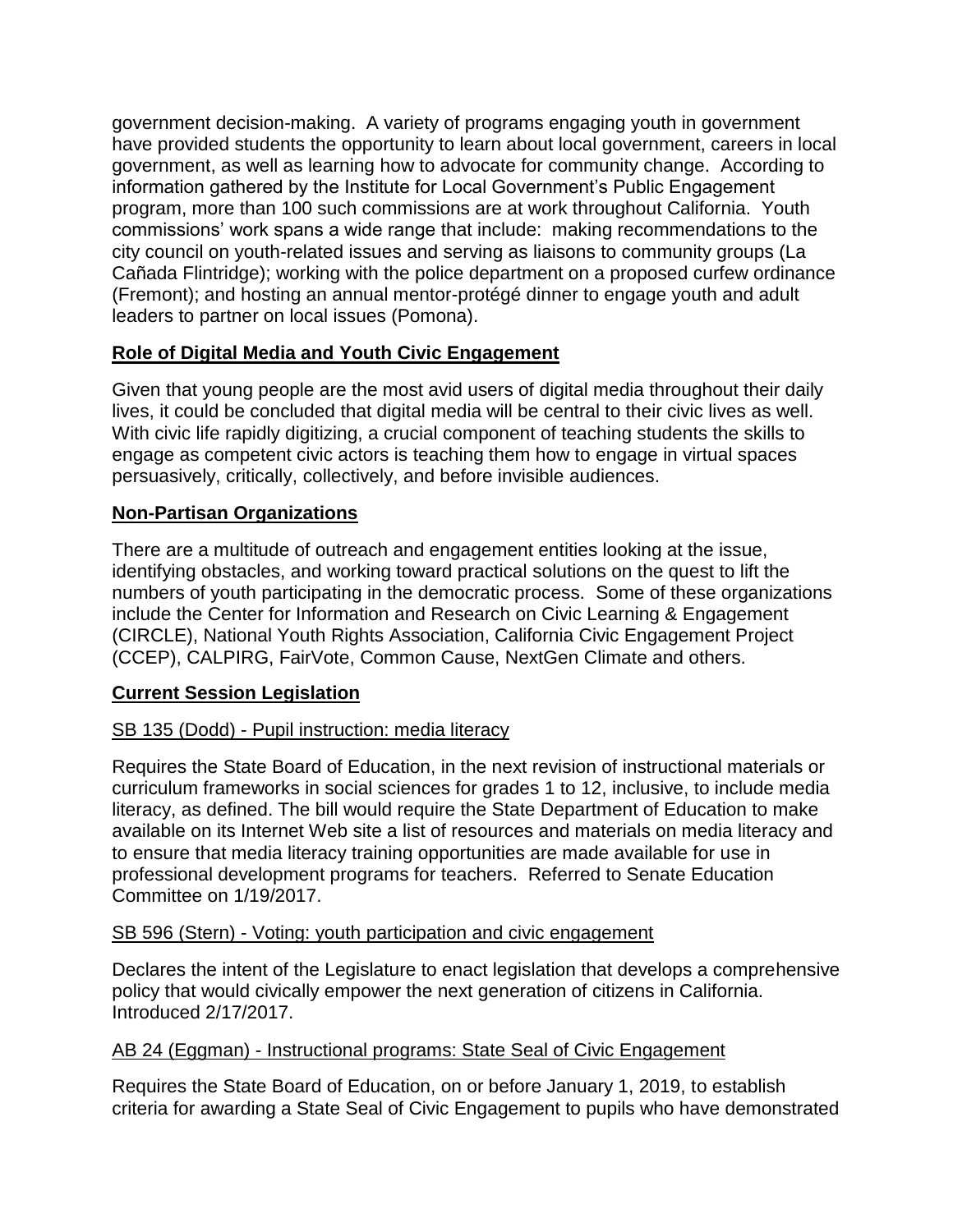excellence in civics education and participation and have demonstrated an understanding of the United States Constitution, the California Constitution, and the democratic system of government. Referred to Assembly Education Committee on 1/19/2017.

#### AB 155 (Gomez) - Pupil instruction: civic online reasoning

Requires the Instructional Quality Commission to develop, and the state board to adopt, revised curriculum standards and frameworks for English language arts, mathematics, history-social science, and science that incorporate civic online reasoning. Defines civic online reasoning to mean the ability to judge the credibility and quality of information found on Internet Web sites, including social media. Referred to the Assembly Education Committee on 1/30/2017.

#### AB 617 (Gomez) – Pupil instruction: voter education and registration

Requires high school government and civics curriculum to include information on preregistering to vote and to provide pupils with the opportunity to preregister and register to vote. Referred to the Assembly Education Committee on 2/27/17.

#### ACA 10 (Low) – Elections: voter qualifications

Reduces the minimum voting age to 17. Introduced 3/6/17.

### **Prior Legislation**

### AB 2517 (Thurmond) - Voting age: school district governing board elections

Would have allowed a charter city to permit 16- and 17-year olds to vote in school district elections if those elections are governed by the city's charter. Testimony taken in Assembly Elections and Redistricting Committee with no further action 4/27/16.

#### ACA 2 (Mullin) – Elections: voting age

Would have permitted a person who is 17 years of age, and who will be 18 years old at the time of the next general election, to vote in any intervening primary or special election that occurs before the next general election. Died on the Assembly Inactive File 11/30/16.

#### ACA 7 (Gonzalez) - Voting age: school and community college district governing board elections

Would have allowed 16- and 17-year-olds to vote in school and community college district governing board elections by proposing a constitutional amendment to permit a United States citizen who is at least 16 years of age and a resident of California to vote in a school or community college district governing board election in which that person would be qualified to vote based on residence. Testimony taken in Assembly Elections and Redistricting Committee with no further action 6/5/16.